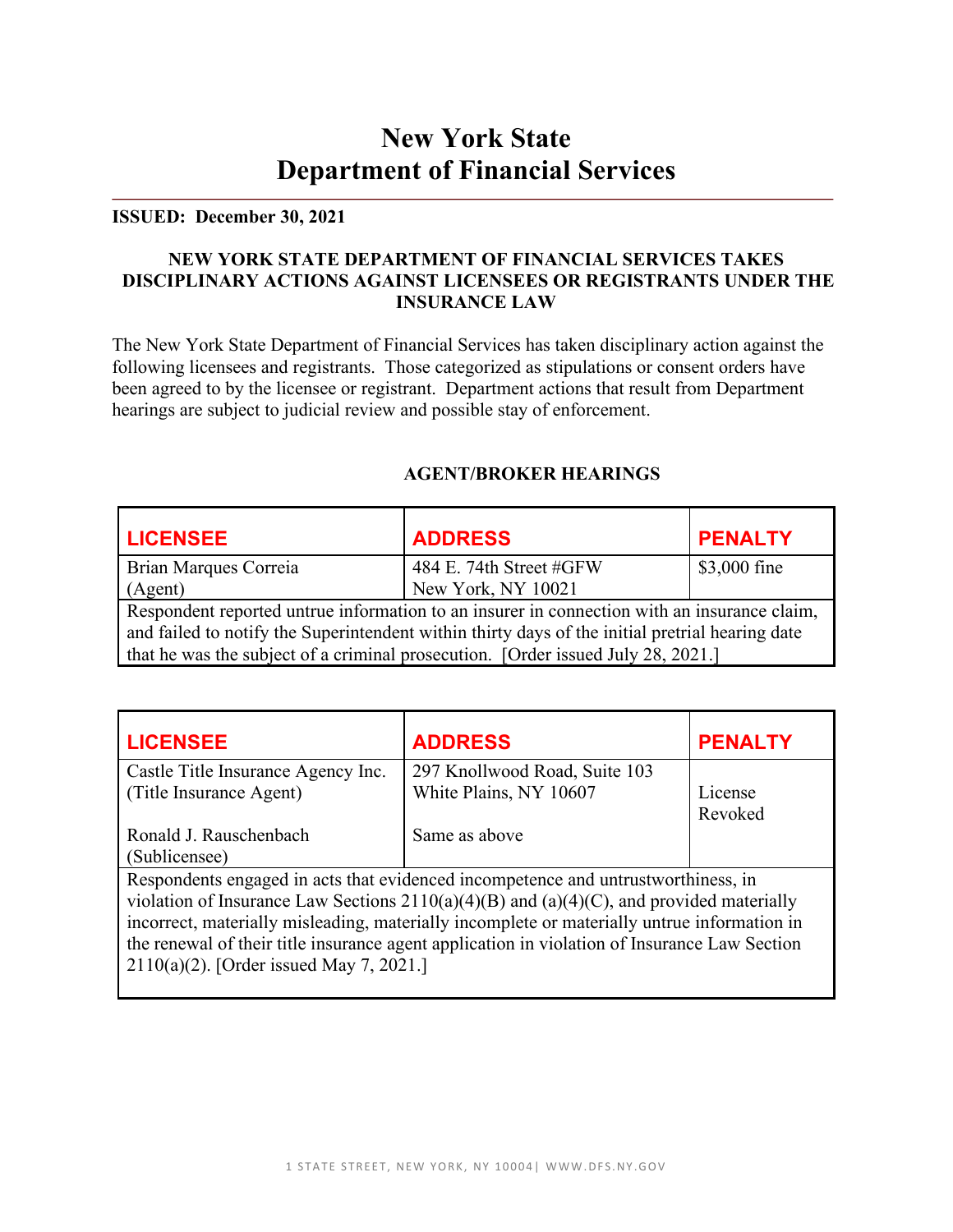## **COMPANY STIPULATIONS/CONSENT ORDERS**

| <b>LICENSEE</b>                                                                                                                                                                                                                                                                                                                                                                                                                                                                                                                                                                                                                                                                                                                                                                                                                                                                                                                                                                                                                                                                                  | <b>ADDRESS</b>      | <b>PENALTY</b> |
|--------------------------------------------------------------------------------------------------------------------------------------------------------------------------------------------------------------------------------------------------------------------------------------------------------------------------------------------------------------------------------------------------------------------------------------------------------------------------------------------------------------------------------------------------------------------------------------------------------------------------------------------------------------------------------------------------------------------------------------------------------------------------------------------------------------------------------------------------------------------------------------------------------------------------------------------------------------------------------------------------------------------------------------------------------------------------------------------------|---------------------|----------------|
| Aetna Life Insurance Company                                                                                                                                                                                                                                                                                                                                                                                                                                                                                                                                                                                                                                                                                                                                                                                                                                                                                                                                                                                                                                                                     | 151 Farmington Ave. | \$89,235 fine  |
| Hartford, CT 06156<br>Respondent, for the time period 2010 to 2016; failed to file a notice of appointment with the<br>Department within 15 days from the date the agency contract was executed, or the first<br>insurance application was submitted; paid commission to an agent which was in excess of<br>the rate in its commission schedules on file with the Department; used policy and application<br>forms which were not filed and approved by the Department; failed to provide an appropriate<br>reply to policyholder complaints within 15 business days; included the administrator,<br>Lincoln Financial Group, on the claim form with no mention of the Company as the primary<br>issuer of the policies; failed to acknowledge the claim within 15 business days; failed to<br>provide notices of cancellation for non-payment of premium to the third-party designee; and<br>failed to maintain the required records in group disability underwriting, group disability<br>cancellation and Medicare supplement underwriting files. [Consent Order approved August<br>20, 2021. |                     |                |

| <b>LICENSEE</b>                                                                           | <b>ADDRESS</b>      | <b>PENALTY</b>  |
|-------------------------------------------------------------------------------------------|---------------------|-----------------|
| Allstate Life Insurance Company of   878 Veterans Memorial Highway                        |                     | \$196, 250 fine |
| New York                                                                                  | Hauppauge, NY 11788 |                 |
| Respondent, for the time period 2010 to 2013, failed to examine the Disclosure Statements |                     |                 |
| and ascertain that they are accurate, included all required disclosures, and met the      |                     |                 |
| requirements of Insurance Regulation 60. [Consent Order approved July 10, 2021.]          |                     |                 |

| <b>LICENSEE</b>                                                                                   | <b>ADDRESS</b>                                                                                | <b>PENALTY</b> |
|---------------------------------------------------------------------------------------------------|-----------------------------------------------------------------------------------------------|----------------|
| Ameritas Life Insurance Corp. of                                                                  | 1350 Broadway                                                                                 | \$84,668 fine  |
| New York                                                                                          | New York, NY 10018-7702                                                                       |                |
|                                                                                                   | Respondent, for the time period 2010 to 2012; failed to fully disclose to whole life and term |                |
|                                                                                                   | life policyholders that unless payment is made on or before the date when due or within the   |                |
|                                                                                                   | specified grace period thereafter, the policy shall terminate or lapse except as to the       |                |
| policyholder's right to any cash surrender value or nonforfeiture benefit; utilized               |                                                                                               |                |
| insufficiency notices that did not include the required language for its universal life policies; |                                                                                               |                |
| failed to maintain its books of account at its principal office in New York; failed to maintain   |                                                                                               |                |
| at its home office a complete advertising file containing a specimen copy of its health           |                                                                                               |                |
| insurance advertisements, and by not indicating the manner and extent of distribution;            |                                                                                               |                |
| failed to maintain at its home office a complete advertising file containing a specimen copy      |                                                                                               |                |
| of its life insurance advertisements, and by not indicating the manner and extent of              |                                                                                               |                |
|                                                                                                   | distribution; failed to examine the Disclosure Statement to ascertain that it was accurate;   |                |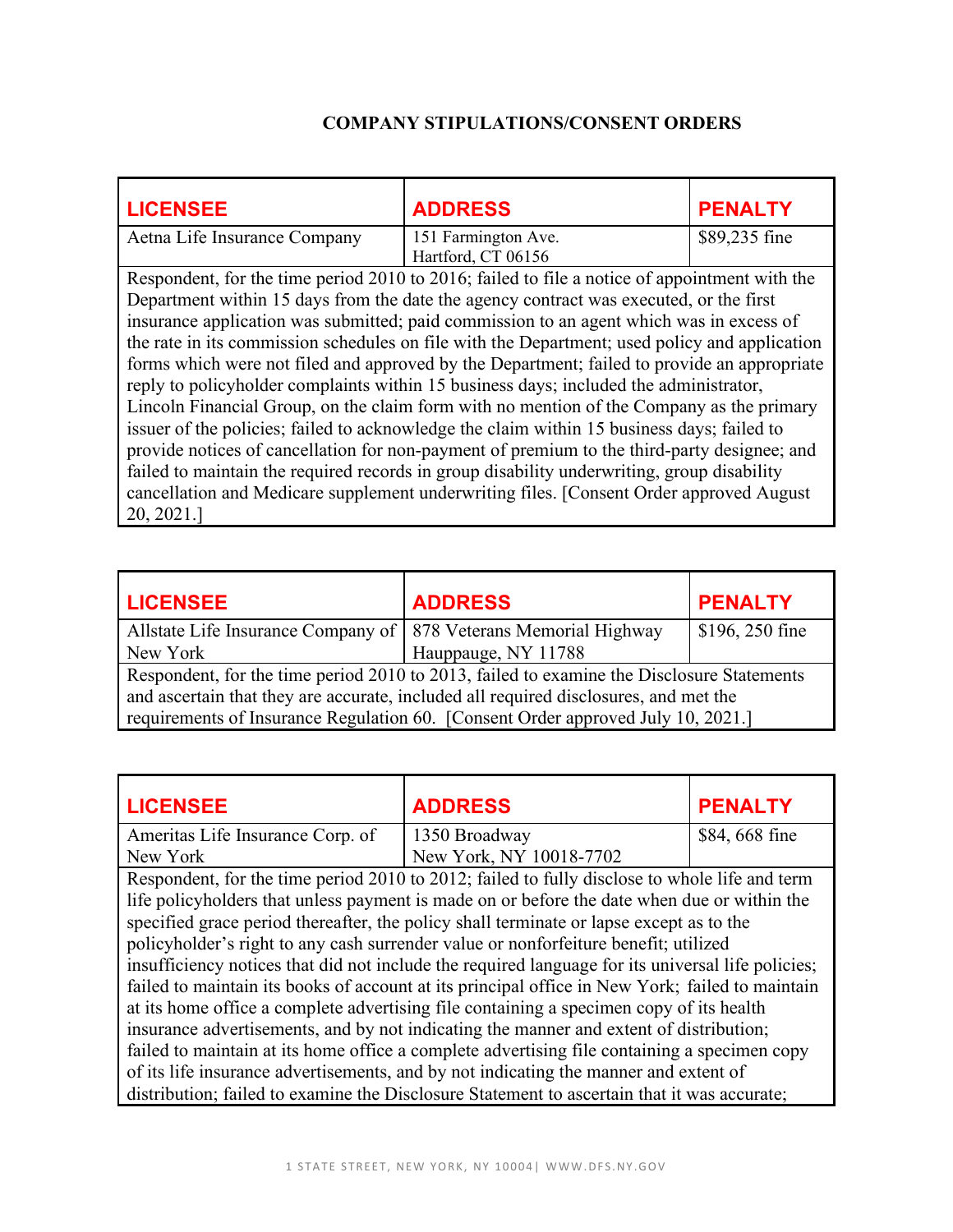failed to reject the application when the required forms were not received; failed to maintain copies of the signed and completed Disclosure Statements and the notification of replacement to the insurer whose life insurance contract is to be replaced, for six calendar years or until after the filing of the report in which the transaction was subject to review by the Department, whichever is later; failed to provide the applicant with a revised Disclosure Statement where the insurance policy issued was different from the life insurance policy applied for; failed to fully comply with the orderly working of the Regulation in accomplishing its intended purpose in the protection of policyholders; failed to file a certificate of appointment with the Superintendent; paid compensation to agents prior to their appointments to act on its behalf; failed to file with the Superintendent, within thirty days, a statement in such form as the Superintendent may prescribe of the facts relative to the Respondent's termination of a producer for cause; used a policy form that was not filed with and approved by the Superintendent; failed to maintain at its home office, a complete file containing one copy of each policy summary form authorized for its use; failed to maintain complete claim files so that events relating to a claim could be reconstructed by the examiner; and failed to disclose the death benefit on the annual statements sent to the annuity contract holders. [Consent Order approved August 4, 2020.]

| <b>LICENSEE</b>                                                                               | <b>ADDRESS</b>        | <b>PENALTY</b>  |
|-----------------------------------------------------------------------------------------------|-----------------------|-----------------|
| Athene Annuity & Life Assurance                                                               | One Blue Hill Plaza   | \$100, 160 fine |
| Company of New York                                                                           | Suite 1672            |                 |
|                                                                                               | Pearl River, NY 10965 |                 |
| Respondent, for the time period 2014 to 2017, failed to maintain statutorily required records |                       |                 |
| at its New York home office; and failed to maintain market value pricing documentation for    |                       |                 |
| six calendar years from its creation or until after the filing of a report on examination.    |                       |                 |
| [Consent order approved September 4, 2020.]                                                   |                       |                 |

| <b>LICENSEE</b>                                                                             | <b>ADDRESS</b>                                                                                | <b>PENALTY</b> |
|---------------------------------------------------------------------------------------------|-----------------------------------------------------------------------------------------------|----------------|
| Athene Annuity Life Assurance                                                               | One Blue Hill Plaza                                                                           | \$49,950 fine  |
| Company of New York                                                                         | Suite 1672                                                                                    |                |
|                                                                                             | Pearl River, NY 10965                                                                         |                |
| Respondent, for the time period 2010 to 2013, used the words and/or phrases "no loads, no   |                                                                                               |                |
|                                                                                             | fees, free withdrawal, free surrender withdrawal, no sales charges or administrative fees" to |                |
| describe the benefits or services being made available with the annuity products; failed to |                                                                                               |                |
| examine the Disclosure Statements and ascertain that they were complete; and failed to      |                                                                                               |                |
| maintain a record of the termination notices [Consent Order approved August 20, 2021.]      |                                                                                               |                |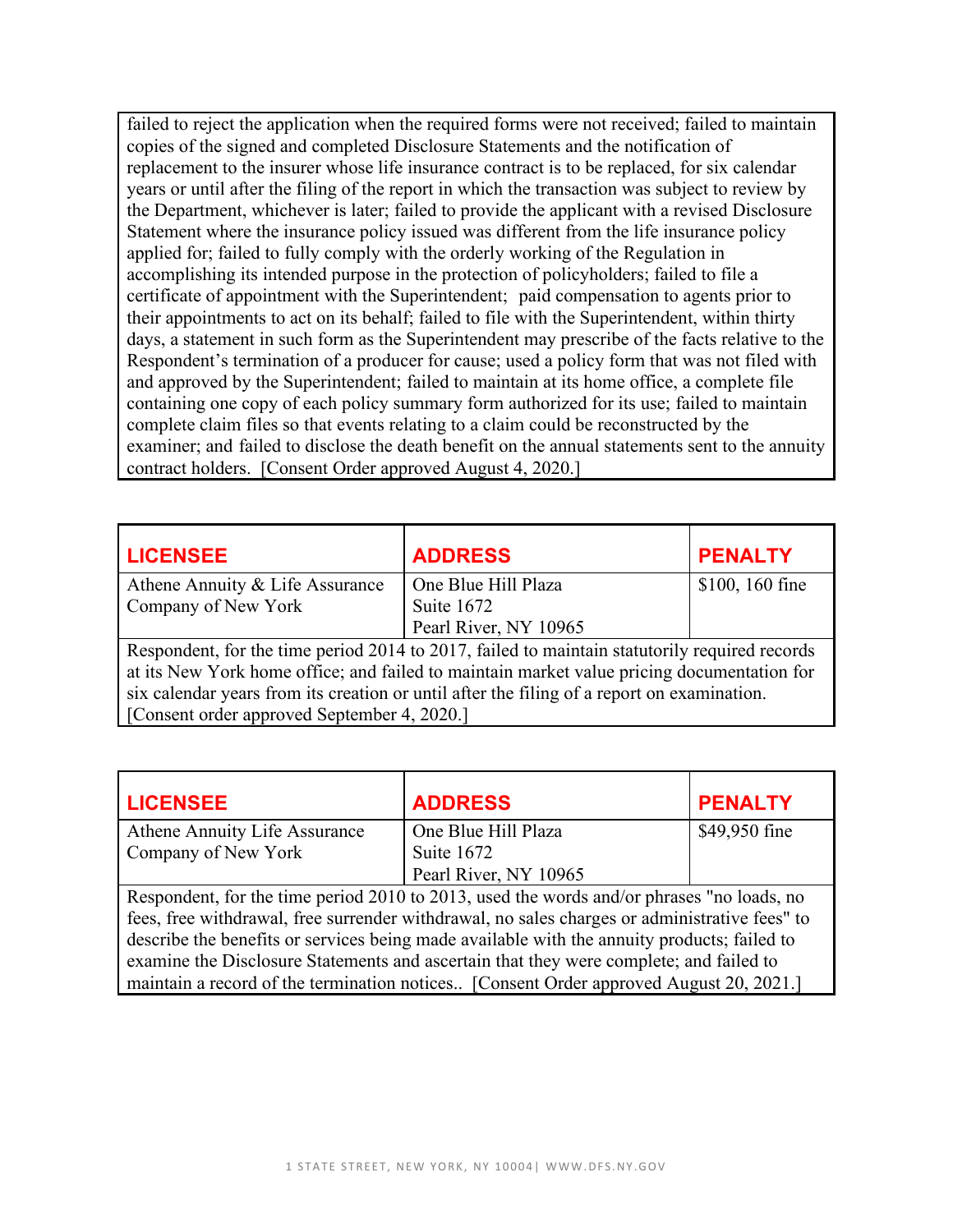| <b>LICENSEE</b>                                                                               | <b>ADDRESS</b>        | <b>PENALTY</b> |
|-----------------------------------------------------------------------------------------------|-----------------------|----------------|
| Athene Life Insurance Company of                                                              | One Blue Hill Plaza   | \$100,000 fine |
| New York                                                                                      | Suite 1672            |                |
|                                                                                               | Pearl River, NY 10965 |                |
| Respondent, for the time period 2014 to 2017, failed to maintain statutorily required records |                       |                |
| at its New York home office. [Consent Order approved September 4, 2020.]                      |                       |                |

| <b>LICENSEE</b>                                                                                                                                                                                                                                                                          | <b>ADDRESS</b>                                      | <b>PENALTY</b> |
|------------------------------------------------------------------------------------------------------------------------------------------------------------------------------------------------------------------------------------------------------------------------------------------|-----------------------------------------------------|----------------|
| Bankers Conseco Life Insurance<br>Company                                                                                                                                                                                                                                                | 11825 North Pennsylvania Street<br>Carmel, IN 46032 | \$75,000 fine  |
| Respondent, for the time period 2014 to 2018, failed to file the agent compensation for<br>neither the Bankers Life New Agent Accelerator program nor the Bankers Life Quarterly<br>Bonus program, formerly called the ECP Bonus program. [Consent order approved]<br>October 22, 2020.] |                                                     |                |

| <b>LICENSEE</b>                                                                                  | <b>ADDRESS</b>                                                                                  | <b>PENALTY</b> |
|--------------------------------------------------------------------------------------------------|-------------------------------------------------------------------------------------------------|----------------|
| <b>Connecticut General Life Insurance</b>                                                        | Two Liberty Place, TL18A                                                                        | \$54,220 fine  |
| Company                                                                                          | 1601 Chestnut Street                                                                            |                |
|                                                                                                  | Philadelphia, PA 19192-2362                                                                     |                |
|                                                                                                  | Respondent, for the time period 2010 to 2016, failed to include the required language in the    |                |
|                                                                                                  | premium due notice it utilized; failed to provide a copy of the signed illustration to the      |                |
|                                                                                                  | applicant on or before the date that the application was taken; failed to include the producing |                |
|                                                                                                  | agent's name and business address on the illustration; referred to a generic national form      |                |
|                                                                                                  | number in its basic illustration instead of the policy form number approved by the              |                |
|                                                                                                  | Superintendent; failed to ensure that the illustration was signed and dated by the applicant;   |                |
| failed to ensure that the agent or other authorized representative of the insurer signed a       |                                                                                                 |                |
| statement certifying that an illustration was presented to the applicant and that the agent      |                                                                                                 |                |
| or the representative explained to the applicant that any non-guaranteed elements                |                                                                                                 |                |
| illustrated are subject to change; failed to number pages in a manner that shows each page's     |                                                                                                 |                |
| relationship to the total number of pages in the illustration; failed to clearly disclose that a |                                                                                                 |                |
| charge continues to be required and that, depending on actual results, the policyholder may      |                                                                                                 |                |
| need to continue or resume premium outlays; and failed to show in the narrative summary of       |                                                                                                 |                |
| the basic illustration the premium outlay that must be paid to guarantee coverage for the term   |                                                                                                 |                |
| of the contract, subject to maximum premiums allowable to qualify as a life insurance policy     |                                                                                                 |                |
|                                                                                                  | under the applicable provisions of the Internal Revenue Code. [Consent order approved           |                |
| September 2, 2020.                                                                               |                                                                                                 |                |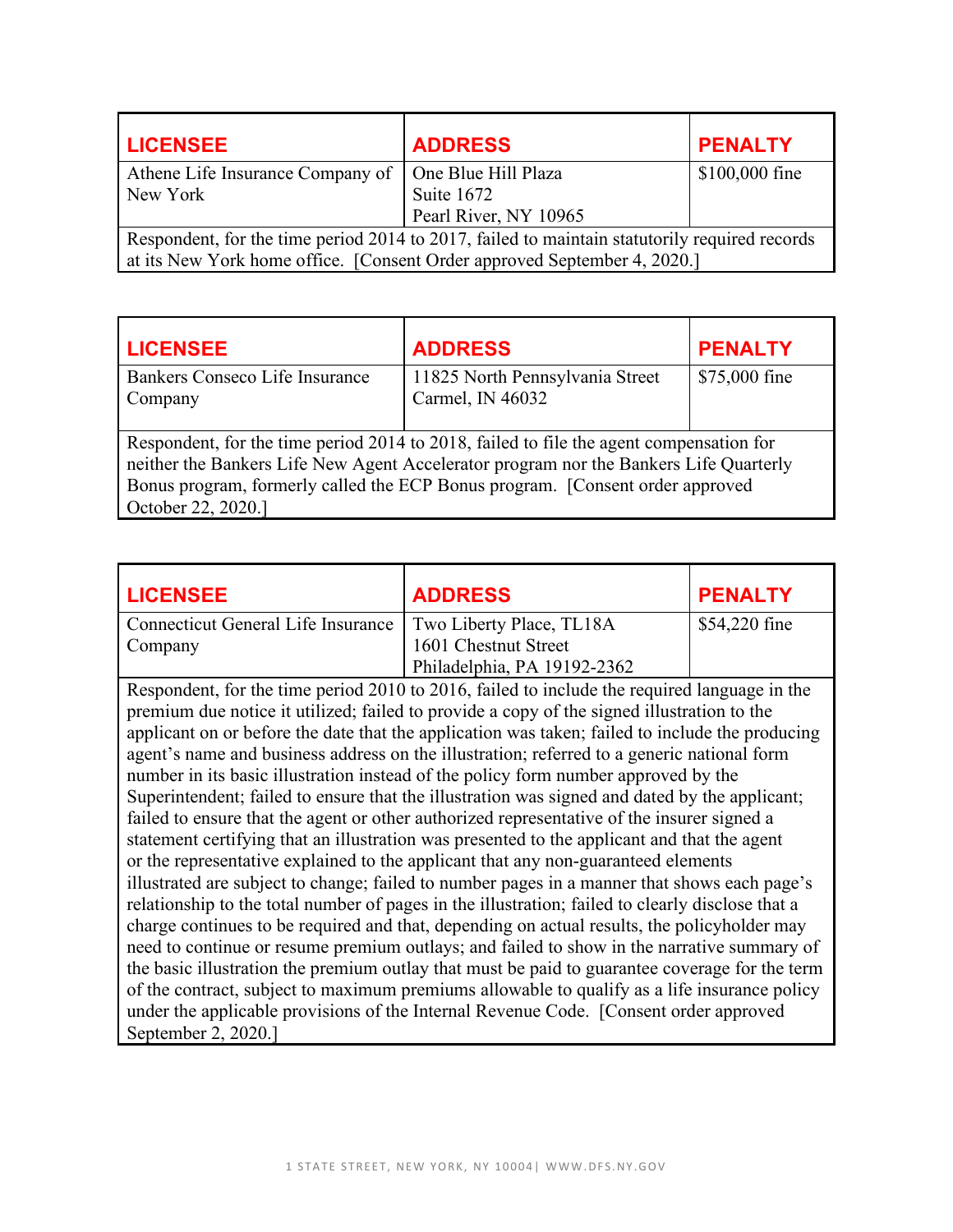| <b>LICENSEE</b>                                                                              | <b>ADDRESS</b>                                                                                 | <b>PENALTY</b> |  |
|----------------------------------------------------------------------------------------------|------------------------------------------------------------------------------------------------|----------------|--|
| <b>Empire Fidelity Investments Life</b>                                                      | 100 Salem Street                                                                               | \$87, 638 fine |  |
| <b>Insurance Company</b>                                                                     | Smithfield, RI 02917                                                                           |                |  |
|                                                                                              | Respondent, for the time period 2007 to 2009; failed to maintain records with sufficient       |                |  |
|                                                                                              | detail to show fully the system actually used for the allocation of expenses, and the actual   |                |  |
|                                                                                              | bases of the allocation under its service agreements; failed to file its term life policy and  |                |  |
|                                                                                              | annuity contract compensation plans with the Department; failed to provide a revised           |                |  |
|                                                                                              | Disclosure Statement to the applicant when the policy was issued other than as applied for;    |                |  |
|                                                                                              | failed to examine and ascertain that the Disclosure Statement used in the sale of the proposed |                |  |
|                                                                                              | Company policy or annuity contract was accurate; failed to reject the application where the    |                |  |
|                                                                                              | required forms were not received with the application or the forms did not meet the            |                |  |
|                                                                                              | requirements of Insurance Regulation No. 60; failed to furnish the insurer whose coverage      |                |  |
|                                                                                              | was being replaced with a copy of the sales material used in the sale of the proposed life     |                |  |
|                                                                                              | insurance policy or annuity contract, and the completed Disclosure Statement within ten days   |                |  |
|                                                                                              | of receipt of the application; required insurance applicants, prior to an HIV related test, to |                |  |
|                                                                                              | sign a written informed consent form which was not fully compliant with Section 2611(a) of     |                |  |
| the New York Insurance Law because it did not include a space for the name of a person to    |                                                                                                |                |  |
| whom the test could be disclosed in the event of an adverse underwriting decision; failed to |                                                                                                |                |  |
| provide prospective applicants with preliminary information that conformed to Section        |                                                                                                |                |  |
|                                                                                              | 3209(d) of the New York Insurance Law on or before the date that the application was taken;    |                |  |
|                                                                                              | and used policy forms that were not filed with and approved by the Superintendent.             |                |  |
| [Consent Order approved August 11, 2020.]                                                    |                                                                                                |                |  |

| <b>LICENSEE</b>                                                                         | <b>ADDRESS</b>                           | <b>PENALTY</b> |
|-----------------------------------------------------------------------------------------|------------------------------------------|----------------|
| <b>First Symetra National Life</b><br>Insurance Company of New York                     | P.O. Box 34690<br>Seattle, WA 98124-1690 | $$6,200$ fine  |
| Respondent, for the time period 2011 to 2015, failed to appoint agents to represent the |                                          |                |

Company; paid commissions or other compensation to an agent who was not licensed in New York and was not appointed by the Company; failed to file a certificate of termination of appointment with the Superintendent upon the termination of five of its agents; accepted applications prior to presenting the applicant with an Important Notice and a completed Disclosure Statement; failed to examine and ascertain that the Disclosure Statement used in the sale of the proposed Company's policy was accurate and met the requirements of the New York Insurance Law and Regulation 60; failed to maintain copies of the notification of replacement (agent authorization form) to the insurer whose life insurance policy was replaced for six calendar years or until after the filing of the report on examination in which the transaction was subject to review by the Department, whichever is later; failed to provide the applicant with a revised Disclosure Statement in cases where the life insurance policy issued differed from the life insurance policy applied for; and failed to furnish the insurer whose coverage was replaced a copy of any proposal, including the sales material used in the sale of the proposed annuity contract, and the completed Disclosure Statement within ten days of receipt of the application. [Consent Order approved October 14, 2020.]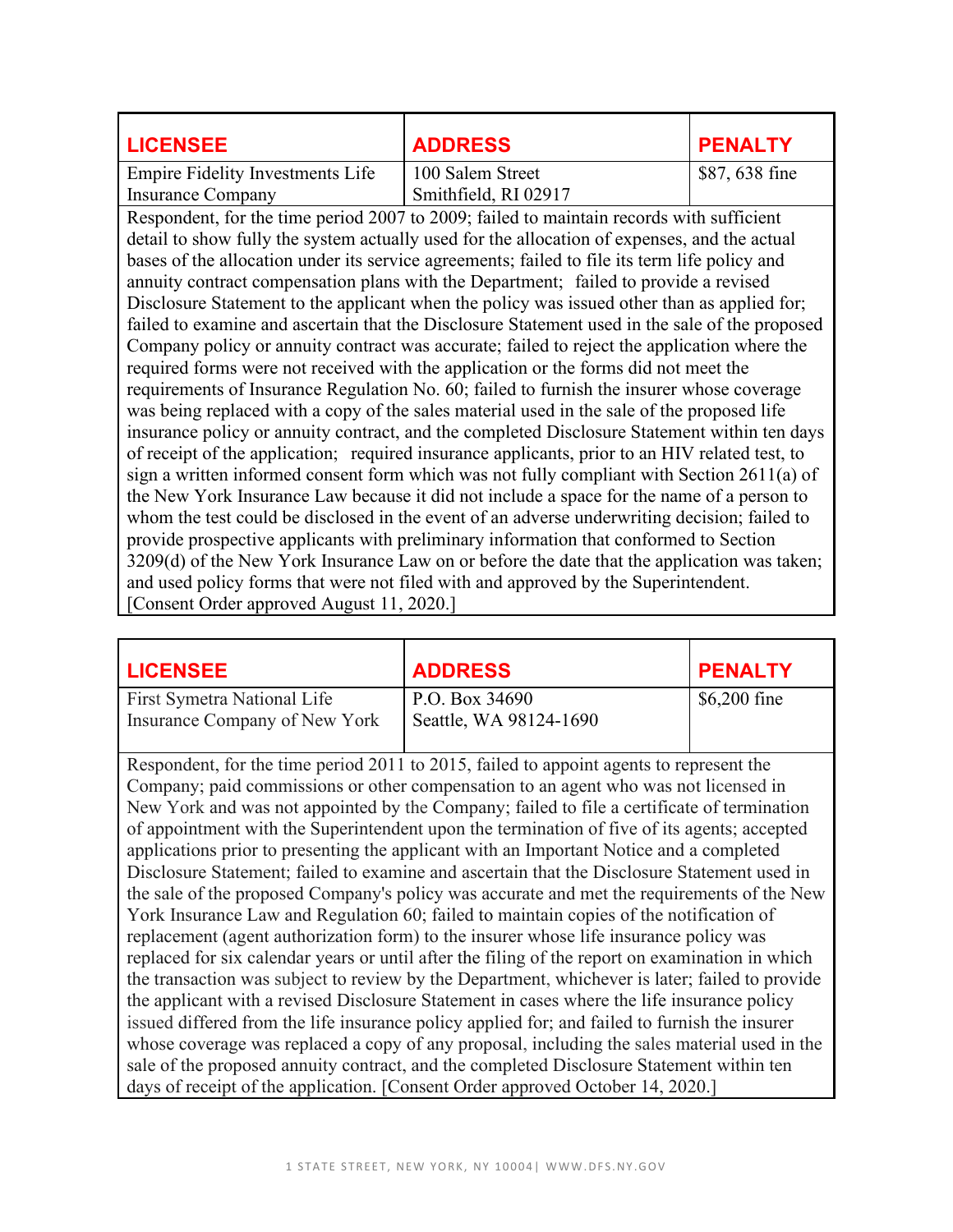| <b>LICENSEE</b>                                                                             | <b>ADDRESS</b>                       | <b>PENALTY</b>                                                 |
|---------------------------------------------------------------------------------------------|--------------------------------------|----------------------------------------------------------------|
| The Manhattan Life Insurance<br>Company                                                     | 10777 Northwest Freeway<br>Suite 600 | \$50,000 fine                                                  |
|                                                                                             | Houston, TX 77092                    | The Department is<br>satisfied that the                        |
|                                                                                             |                                      | Company has taken<br>the necessary                             |
|                                                                                             |                                      | corrective actions with<br>respect to the                      |
|                                                                                             |                                      | violations set forth in                                        |
|                                                                                             |                                      | this Consent Order.                                            |
|                                                                                             |                                      | Respondent will also<br>take all necessary                     |
|                                                                                             |                                      | steps to comply with                                           |
|                                                                                             |                                      | the New York                                                   |
|                                                                                             |                                      | Insurance Law and                                              |
|                                                                                             |                                      | Regulations with<br>respect to its insurance<br>operations and |
|                                                                                             |                                      | products in the future.                                        |
| Respondent, for the time period 2015 to 2019: failed to file the agent compensation paid on |                                      |                                                                |
| Single Premium Deferred Annuities issued from December 2015 through June 2019.              |                                      |                                                                |
| Respondent's violation during the aforementioned time period contravened New York           |                                      |                                                                |
| Insurance Law. [Consent Order approved September 9, 2020.]                                  |                                      |                                                                |

| <b>LICENSEE</b>                                                                                | <b>ADDRESS</b>                                                                             | <b>PENALTY</b> |
|------------------------------------------------------------------------------------------------|--------------------------------------------------------------------------------------------|----------------|
| National Integrity Life Insurance                                                              | 515 West Market Street                                                                     | \$20,000 fine  |
| Company                                                                                        | Louisville, KY 40202                                                                       |                |
|                                                                                                |                                                                                            |                |
|                                                                                                | Respondent, for the time period 2014 to 2017, received various mortgage loan services on a |                |
| regular and systematic basis from an affiliated Company without notifying the                  |                                                                                            |                |
| Superintendent in writing of its intention to enter into such transaction at least thirty days |                                                                                            |                |
| prior thereto. [Consent order September 4, 2020.]                                              |                                                                                            |                |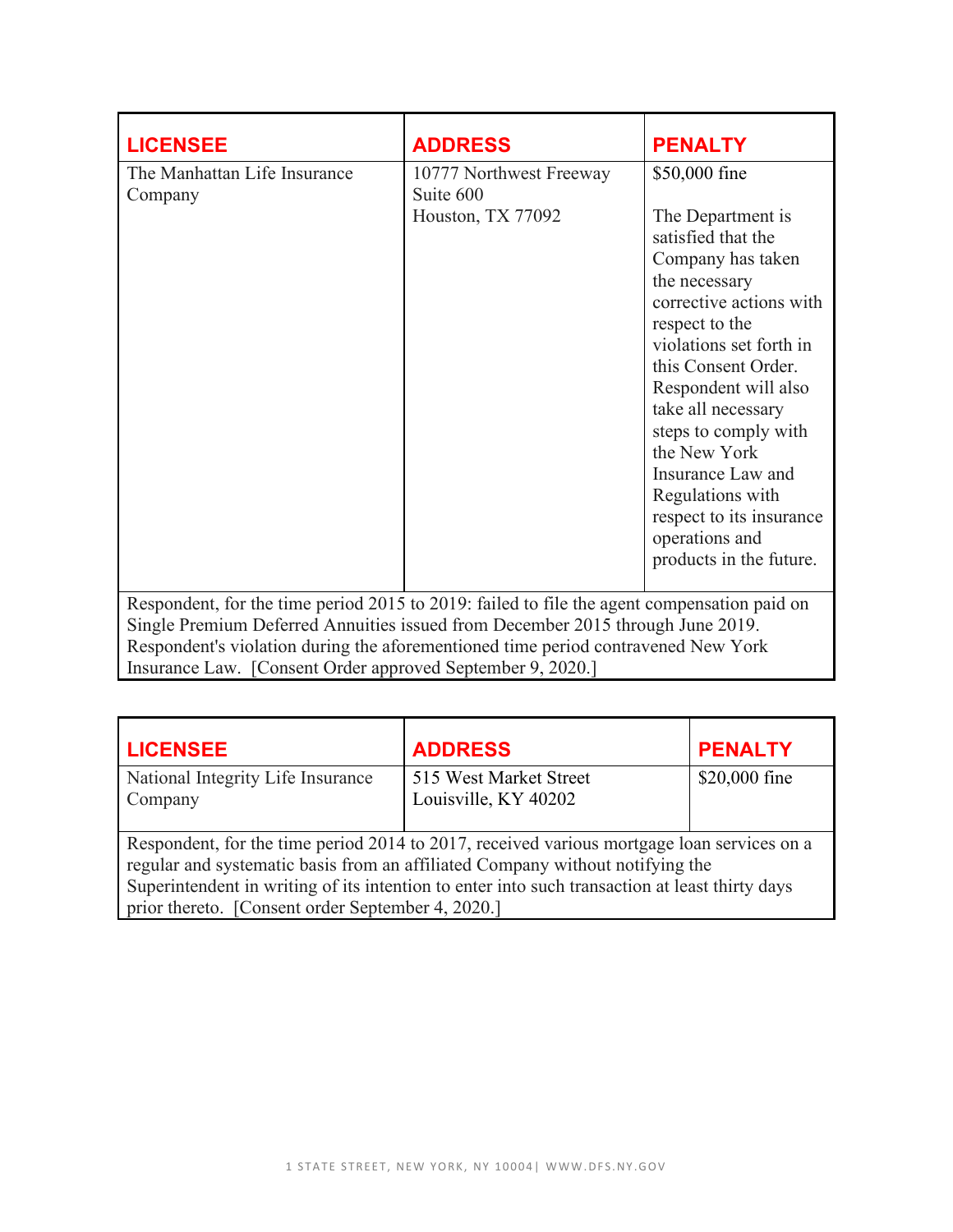| <b>LICENSEE</b>                  | <b>ADDRESS</b>                              | <b>PENALTY</b>   |
|----------------------------------|---------------------------------------------|------------------|
| Principal Life Insurance Company | $711$ High St.<br>Des Moines, IA 50392-2300 | \$1,997,866 fine |

Respondent, for the time period 2011 to 2016, disseminated non-compliant premium notices to policyholders; failed to examine and ascertain that the Disclosure Statement was accurate; failed to provide the applicant with a revised Disclosure Statement when the policy was issued other than as applied for; failed to maintain the information provided by the replaced insurer that was used to complete the Disclosure Statements; failed, where an illustration was used in the sale of the policy, to provide an illustration to the applicant at the time of application or failed, when a policy was issued other than as applied for, to provide a "Revised Illustration" conforming to the policy as issued at time of policy delivery, or failed to label the revised illustration as a "Revised Illustration"; failed to ensure that the agent obtained a written informed consent form prior to subjecting the applicant to HIV-related testing; failed to provide the applicant with the preliminary information at or prior to the time the application was taken; and failed to provide the insured with an explanation of benefits that included all the required disclosures. [Consent Order approved August 27, 2021.]

| <b>LICENSEE</b>                                                                               | <b>ADDRESS</b>                                                                         | <b>PENALTY</b> |
|-----------------------------------------------------------------------------------------------|----------------------------------------------------------------------------------------|----------------|
| ReliaStar Life Insurance Company                                                              | 5780 Powers Ferry Road, NW                                                             | \$169,000 fine |
| of New York                                                                                   | P.O. Box 3700                                                                          |                |
|                                                                                               | Atlanta, GA 30327-4390                                                                 |                |
|                                                                                               |                                                                                        |                |
|                                                                                               | Respondent, for the time period 2013 to 2016, failed to examine and ascertain that the |                |
| Disclosure Statement was accurate and met the requirements of Insurance Regulation 60; and    |                                                                                        |                |
| failed to have its agent complete and submit a revised Disclosure Statement and obtain a      |                                                                                        |                |
| signed acknowledgement by the applicant of receipt of such revised Disclosure Statement,      |                                                                                        |                |
| when the life insurance policy differed from the life insurance policy initially applied for. |                                                                                        |                |

[Consent Order approved October 29, 2020.]

| <b>LICENSEE</b>                                                                           | <b>ADDRESS</b>     | <b>PENALTY</b> |
|-------------------------------------------------------------------------------------------|--------------------|----------------|
| Union Security Life Insurance                                                             | 28 Liberty Street  | \$20,000 fine  |
| Company of New York                                                                       | New York, NY 10005 |                |
| Respondent, for the time period 2014 to 2017, invested in and held foreign Collateralized |                    |                |
| Loan Obligations that exceeded six percent $(6%)$ of its admitted assets; and             |                    |                |
| invested in and held foreign investments that exceeded seven percent (7%) of its admitted |                    |                |
| assets. [Consent order approved August 20, 2021.]                                         |                    |                |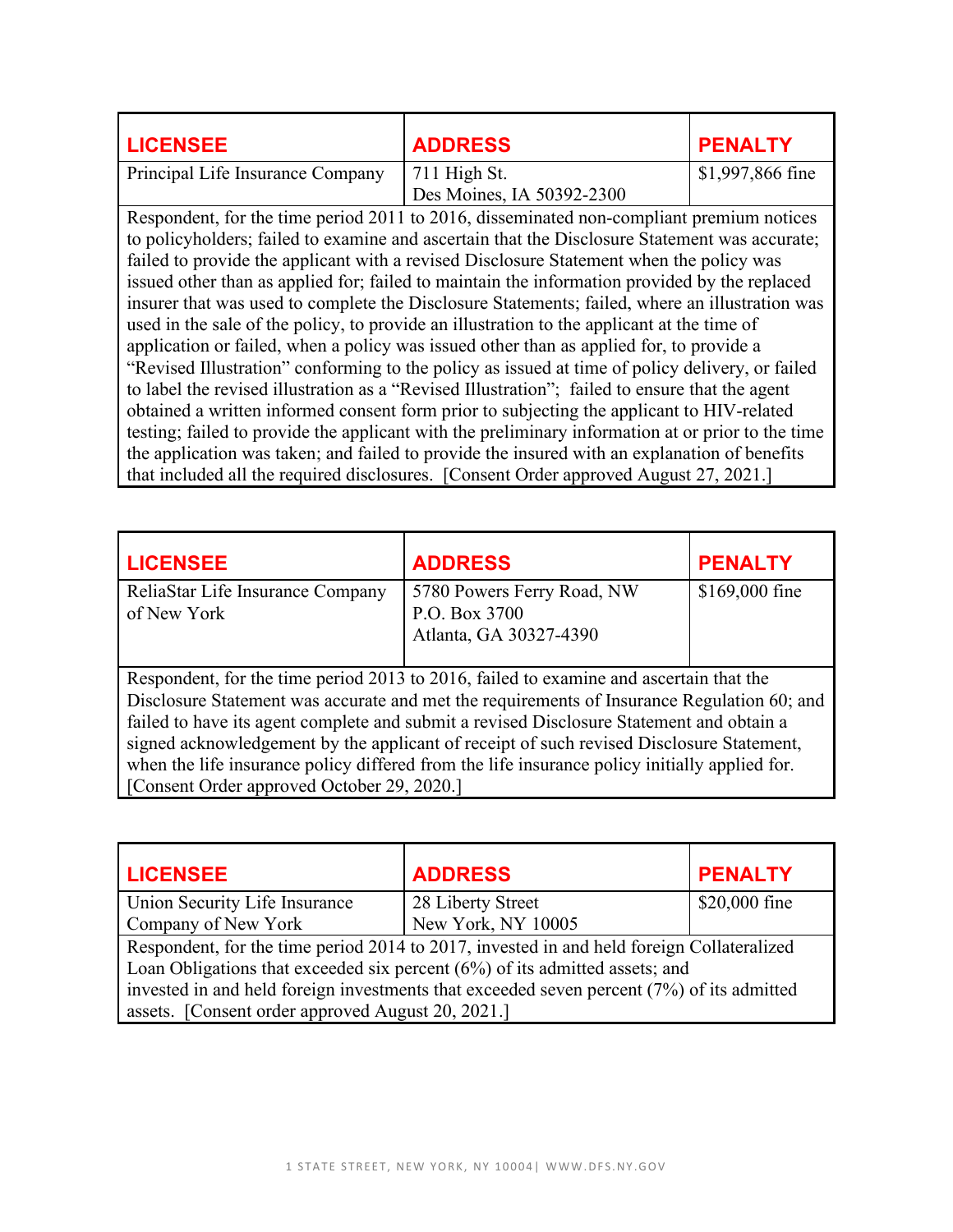| <b>LICENSEE</b>                                                                                  | <b>ADDRESS</b>                                                                                   | <b>PENALTY</b> |  |
|--------------------------------------------------------------------------------------------------|--------------------------------------------------------------------------------------------------|----------------|--|
| Variable Annuity Life Insurance                                                                  | 2929 Allen Parkway                                                                               | \$230,820      |  |
| Company                                                                                          | Houston, TX 77019                                                                                |                |  |
|                                                                                                  | Respondent, for the time period 2012 to 2016; failed to examine and ascertain that the           |                |  |
|                                                                                                  | Disclosure Statement was accurate; failed to furnish to the insurer whose coverage is being      |                |  |
|                                                                                                  | replaced a copy of any proposal, including the sales material used in the sale of the proposed   |                |  |
|                                                                                                  | life insurance policy or annuity contract, and the completed Disclosure Statement within ten     |                |  |
|                                                                                                  | days of receipt of the application; failed to maintain copies of the notification of replacement |                |  |
|                                                                                                  | to the insurer whose annuity contract is to be replaced and a copy of the Important Notice       |                |  |
|                                                                                                  | Regarding Replacement; failed to maintain suitability information required for the               |                |  |
|                                                                                                  | underwriting of individual external annuity replacements; failed to indicate on its              |                |  |
| advertisements the complete form number or series of the policies advertised; failed to          |                                                                                                  |                |  |
| indicate the manner and extent of distribution of each advertisement disseminated or used in     |                                                                                                  |                |  |
| New York during the examination period; failed to furnish to the claimant, or claimant's         |                                                                                                  |                |  |
|                                                                                                  | authorized representative, a notification of all items, statements and forms, if any, which the  |                |  |
| insurer reasonably believes will be required of the claimant, within 15 business days of         |                                                                                                  |                |  |
| receiving notice of the claim; and failing to advise the claimant or claimant's authorized       |                                                                                                  |                |  |
| representative in writing, within 15 days of the receipt of a properly executed proof of loss    |                                                                                                  |                |  |
| and the receipt of all required items, statements and forms, of the acceptance or rejection of   |                                                                                                  |                |  |
| the claim; and failed to maintain a copy of the application for not taken contract and failed to |                                                                                                  |                |  |
| maintain the contract for 12 beneficiary accounts, for six calendar years after the date the     |                                                                                                  |                |  |
|                                                                                                  | policy is no longer in force or until after the filing of the report on examination in which the |                |  |
|                                                                                                  | record or the file was subject to review, whichever is longer. [Consent order approved           |                |  |
| September 21, 2021.]                                                                             |                                                                                                  |                |  |

| <b>LICENSEE</b>                                                                                                                                                                                                                                        | <b>ADDRESS</b>                                   | <b>PENALTY</b> |
|--------------------------------------------------------------------------------------------------------------------------------------------------------------------------------------------------------------------------------------------------------|--------------------------------------------------|----------------|
| William Penn Life Insurance<br>Company of New York                                                                                                                                                                                                     | 3275 Bennett Creek Avenue<br>Frederick, MD 21704 | \$110,000 fine |
| Respondent, for the time period 2013 to 2017, produced a non-compliant demonstration, failed to<br>sign the demonstration, and dated the demonstration after the date of the statement of self-<br>support. [Consent Order approved October 14, 2020.] |                                                  |                |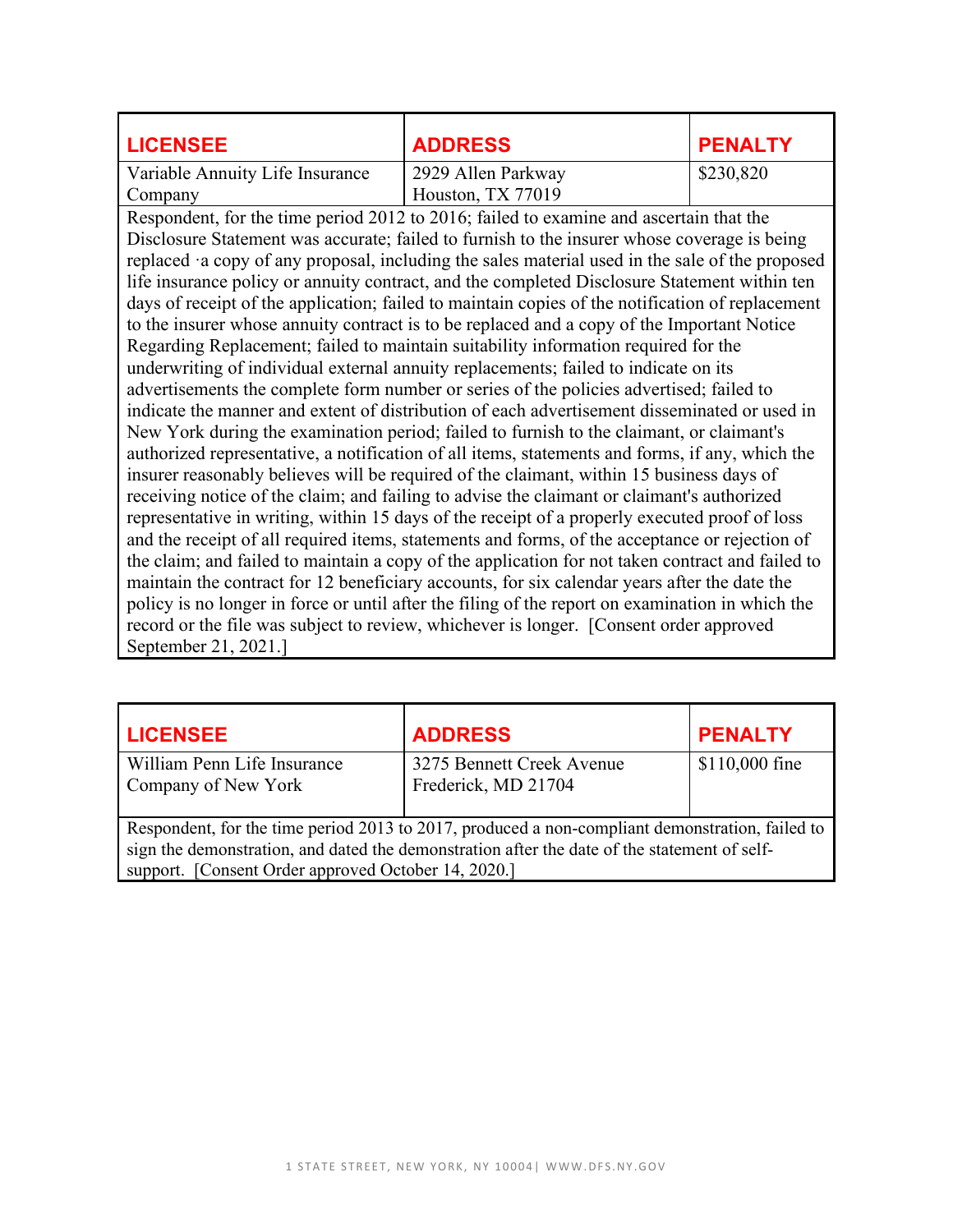| <b>LICENSEE</b>                                                                          | <b>ADDRESS</b>                                                                   | <b>PENALTY</b> |
|------------------------------------------------------------------------------------------|----------------------------------------------------------------------------------|----------------|
| Zurich American Life Insurance                                                           | Four World Trade Center                                                          | \$25,000 fine  |
| Company of New York                                                                      | 150 Greenwich Street                                                             |                |
|                                                                                          | New York, NY 10007                                                               |                |
|                                                                                          | Respondent, for the time period 2012 to 2015, paid agent compensation during the |                |
| examination period according to schedules of agent compensation that were not filed with |                                                                                  |                |
| the Department until after the end of the examination period. [Consent Order approved    |                                                                                  |                |
| October 30, 2020.]                                                                       |                                                                                  |                |

## **STIPULATIONS/CONSENT ORDERS**

| <b>Region: Buffalo</b>                                                                     |                         |                |
|--------------------------------------------------------------------------------------------|-------------------------|----------------|
| <b>LICENSEE</b>                                                                            | <b>ADDRESS</b>          | <b>PENALTY</b> |
| F. D. Georger III                                                                          | 310 Northwood Drive     | \$500 fine     |
| (Agent)                                                                                    | Williamsville, NY 14221 |                |
| Respondent failed to report to the Superintendent within 30 days of the initial pretrial   |                         |                |
| hearing date, in Supreme Court, County of Erie, State of New York, that he was the subject |                         |                |
| of a criminal prosecution. [Stipulation approved November 17, 2021.]                       |                         |                |

| <b>LICENSEE</b>                                                                                  | <b>ADDRESS</b>                | <b>PENALTY</b> |
|--------------------------------------------------------------------------------------------------|-------------------------------|----------------|
| Kodie Jerome Hertel                                                                              | 245 Delaware Avenue, Apt. 107 | $$1,000$ fine  |
| (Agent)                                                                                          | Tonawanda, NY 14150           |                |
| Respondent failed to disclose in his renewal application for an agent's license that at the time |                               |                |
| of the submission of said application, Respondent had a criminal case pending in County of       |                               |                |
| Niagara, State of New York. [Stipulation approved November 3, 2021.]                             |                               |                |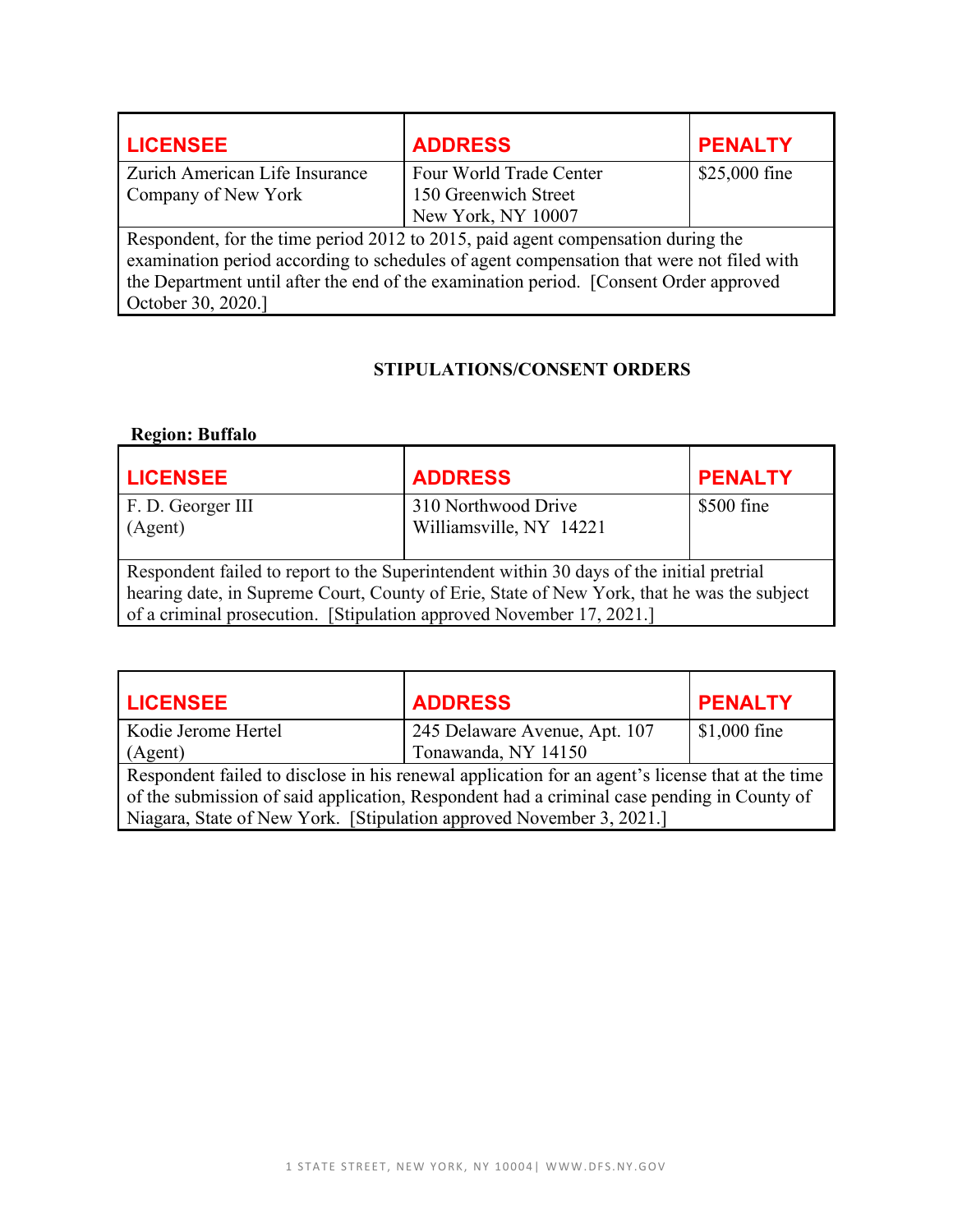# **Region: Mid-Island**

| <b>LICENSEE</b>                                                                             | <b>ADDRESS</b>                                                                                 | <b>PENALTY</b> |
|---------------------------------------------------------------------------------------------|------------------------------------------------------------------------------------------------|----------------|
| Coverage Concepts Inc.                                                                      | 4953 Nesconset Highway                                                                         |                |
| (Agent, Broker, and Excess Line)                                                            | Port Jefferson Station, NY 11776                                                               |                |
| Broker)                                                                                     |                                                                                                | \$8,000 fine   |
|                                                                                             |                                                                                                |                |
| Maurice A. Flannery                                                                         | Same as above                                                                                  |                |
| (Sublicensee)                                                                               |                                                                                                |                |
|                                                                                             | Respondents failed to report to the Superintendent within thirty days of the final disposition |                |
|                                                                                             | of each matter that Respondent Coverage Concepts Inc. was the subject of an administrative     |                |
| action taken by the Florida Department of Financial Services on or about October 12, 2007,  |                                                                                                |                |
|                                                                                             | and that Respondent Coverage Concepts Inc. was the subject of an administrative action         |                |
|                                                                                             | taken by the Washington Office of the Insurance Commissioner on or about February 27,          |                |
|                                                                                             | 2020. Respondents failed to disclose in license renewal applications submitted to the          |                |
| Department during the approximate period June 2, 2008 to March 19, 2015 that Respondent     |                                                                                                |                |
| Coverage Concepts Inc. was the subject of the aforementioned administrative action taken by |                                                                                                |                |
| the State of Florida, and Respondents failed to disclose in a license renewal application   |                                                                                                |                |
| submitted to the Department on or about May 4, 2020 that Respondent Coverage Concepts       |                                                                                                |                |
| Inc. was the subject of the aforementioned administrative action taken by the State of      |                                                                                                |                |
| Washington. [Stipulation approved September 16, 2021.]                                      |                                                                                                |                |

| <b>LICENSEE</b>                                                                                  | <b>ADDRESS</b>         | <b>PENALTY</b> |
|--------------------------------------------------------------------------------------------------|------------------------|----------------|
| Thomas Meringer                                                                                  | 98 Old Northwest Rd    | $$1,250$ fine  |
| (Agent and Excess Line Broker)                                                                   | East Hampton, NY 11937 |                |
| Respondent failed to report to the Superintendent within thirty days of the initial pretrial     |                        |                |
| hearing date that he was the subject of a criminal prosecution; and he failed to disclose an     |                        |                |
| administrative action taken by the State of California in his original application for an excess |                        |                |
| broker's license. [Stipulation approved November 3, 2021.]                                       |                        |                |

## **Region: Nassau**

| <b>LICENSEE</b>                                        | <b>ADDRESS</b>                                                                                 | <b>PENALTY</b> |
|--------------------------------------------------------|------------------------------------------------------------------------------------------------|----------------|
| Rochelle Johnson                                       | 32 Marlboro Road                                                                               | $$2,250$ fine  |
| (Agent and Broker)                                     | Valley Stream, NY 11581                                                                        |                |
|                                                        | Respondent's appointments were terminated for cause by an insurer, Allstate, for falsifying    |                |
|                                                        | insurance applications. Additionally, Respondent failed to disclose in her original            |                |
|                                                        | application for a broker's license that her appointments were terminated for cause by Allstate |                |
| as aforesaid. [Stipulation approved October 28, 2021.] |                                                                                                |                |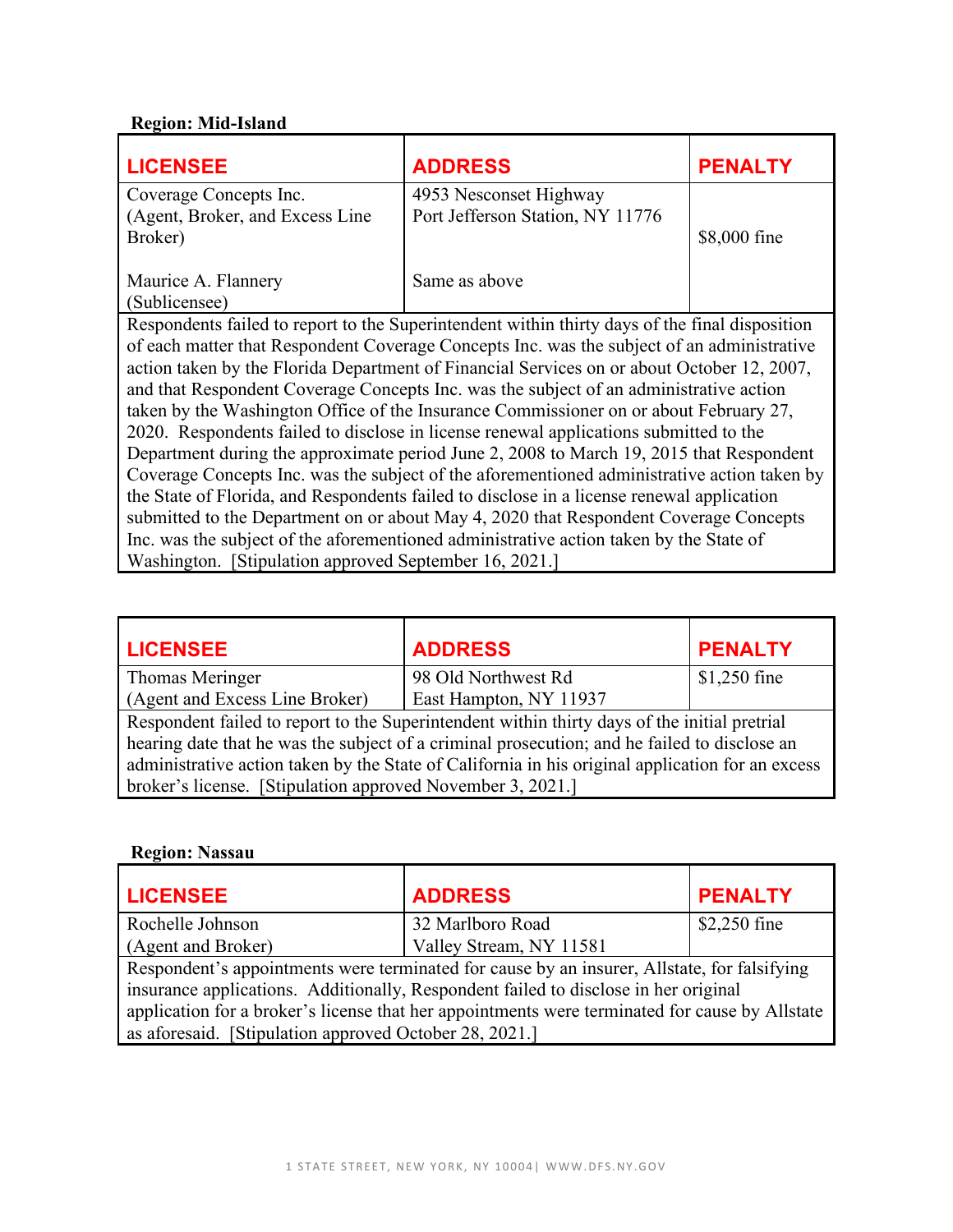#### **Region: New York**

| <b>LICENSEE</b>                                                                             | <b>ADDRESS</b>                                                                            | <b>PENALTY</b> |
|---------------------------------------------------------------------------------------------|-------------------------------------------------------------------------------------------|----------------|
| Eastern Public LLC                                                                          | 132 E 43rd Street, Suite 406                                                              |                |
| (Public Adjuster)                                                                           | New York, NY 10017                                                                        |                |
|                                                                                             |                                                                                           | \$4,000 fine   |
| Brian C. Evans                                                                              | Same as above                                                                             |                |
| (Public Adjuster and Sublicensee)                                                           |                                                                                           |                |
|                                                                                             | Respondents acted as public adjusters in the name of Respondent Eastern Public LLC in the |                |
|                                                                                             | State of New York while Respondent Eastern Public LLC had no license issued and in force  |                |
| pursuant to the provisions of the Insurance Law. Respondents violated Section 25.6 of       |                                                                                           |                |
| Regulation 10 (11 NYCRR Part 25) in that they utilized written compensation agreements      |                                                                                           |                |
| that did not consist of substantively the same information and statements contained in Form |                                                                                           |                |
| 1 in Section 25.13(a) of Regulation 10. Respondents violated Section 25.9 of Regulation 10  |                                                                                           |                |
| in that they failed to attach to the aforementioned written compensation agreements a       |                                                                                           |                |
| completed "Notice of Cancellation" form that consisted of substantively the information and |                                                                                           |                |
| statements contained in Form 2 in Section 25.13(b) of Regulation 10. [Stipulation approved  |                                                                                           |                |
| October 13, 2021.]                                                                          |                                                                                           |                |

| <b>LICENSEE</b>                                                                     | <b>ADDRESS</b>                          | <b>PENALTY</b>     |
|-------------------------------------------------------------------------------------|-----------------------------------------|--------------------|
| Raoul St. Flavin<br>(Broker)                                                        | 833 E 55th Street<br>Brooklyn, NY 11234 | License<br>Revoked |
| Respondent's New York Automobile Insurance Plan ("NYAIP") certification was revoked |                                         |                    |

for a period of five years by the NYAIP based upon conduct engaged in by Respondent that included, among other things, that (i) Respondent, in connection with insurance policies for which Respondent was both the insurance producer and the insured, failed to pay to the insurers earned insurance premium in the total amount of \$25,523.00, (ii) Respondent issued checks for payment of a total of \$9,480.00 of the aforementioned unpaid earned insurance premium that were dishonored by the bank upon which they were drawn, (iii) Respondent, in the applications for the aforementioned insurance policies, misrepresented the operating territory of the vehicles in question, and (iv) Respondent, in the application for one of the aforementioned insurance policies, misrepresented the name of the applicant. Also, Respondent violated his agreement in a prior Department Stipulation that he would take all necessary steps to prevent the recurrence of dishonored premium payment check violations. Also, Respondent changed his business address and failed to notify the Department within thirty days of the change. Also, Respondent failed to submit to the Department information and documentation that was requested in a Department letter, and thereby hampered and impeded the Department's investigation. [Stipulation approved April 22, 2021.]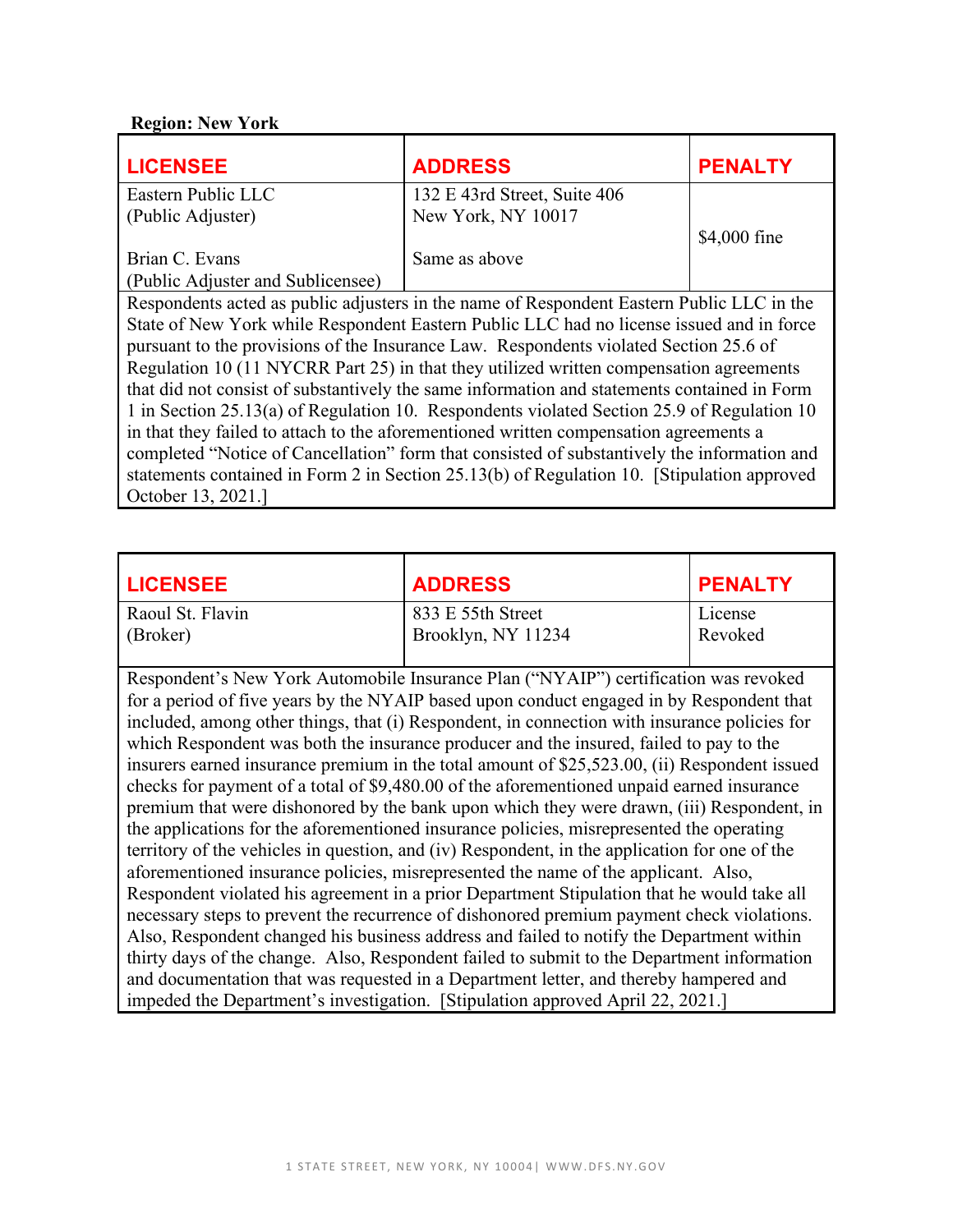| <b>LICENSEE</b>                                                 | <b>ADDRESS</b>                                                                              | <b>PENALTY</b> |
|-----------------------------------------------------------------|---------------------------------------------------------------------------------------------|----------------|
| Juan Carlos Sanchez                                             | 3211 Parkside Place                                                                         | $$1,750$ fine  |
| (Agent)                                                         | Bronx, NY 10467                                                                             |                |
|                                                                 | Respondent's appointment was terminated for cause by an insurer, Healthfirst. Additionally, |                |
|                                                                 | Respondent failed to disclose the aforementioned termination in his relicensing application |                |
| for an agent's license. [Stipulation approved August 25, 2021.] |                                                                                             |                |

## **Region: Orange**

| <b>LICENSEE</b>                                                                         | <b>ADDRESS</b>                                                                                 | <b>PENALTY</b> |
|-----------------------------------------------------------------------------------------|------------------------------------------------------------------------------------------------|----------------|
| JNL Insurance Brokerage Corp.                                                           | 8 Zenta Road, Suite 301                                                                        |                |
| (Agent and Broker)                                                                      | Monroe, NY 10950                                                                               |                |
|                                                                                         |                                                                                                | \$35,000 fine  |
| Joel Loeb                                                                               | Same as above                                                                                  |                |
| (Agent, Broker, and Sublicensee)                                                        |                                                                                                |                |
|                                                                                         | Respondents' appointments with an insurer were terminated for cause due to the misconduct      |                |
|                                                                                         | of an employee involving the intentional misuse of insurance score information when issuing    |                |
|                                                                                         | multiple policies; Respondents failed to effectively supervise the aforementioned employee     |                |
|                                                                                         | from August 25, 2014 through January 9, 2015; and during the approximate period                |                |
| December 2012 through July 11, 2017, Respondent JNL Insurance Brokerage Corp. failed to |                                                                                                |                |
|                                                                                         | provide proper notice of a satellite office location. [Stipulation approved October 27, 2021.] |                |

## **Region: Saratoga**

| <b>LICENSEE</b>                                                                      | <b>ADDRESS</b>                                                                            | <b>PENALTY</b> |
|--------------------------------------------------------------------------------------|-------------------------------------------------------------------------------------------|----------------|
| David M. De Paulo                                                                    | 228 Church Street                                                                         | $$2,000$ fine  |
| (Agent and Broker)                                                                   | Saratoga Springs, NY 12866                                                                |                |
|                                                                                      | Respondent's appointments were terminated for cause by an insurer due to falsification of |                |
|                                                                                      | documents. Additionally, Respondent failed to timely submit to the Department information |                |
| and documentation that was requested in Department letters, and thereby hampered and |                                                                                           |                |
|                                                                                      | impeded the Department's investigation. [Stipulation approved November 3, 2021]           |                |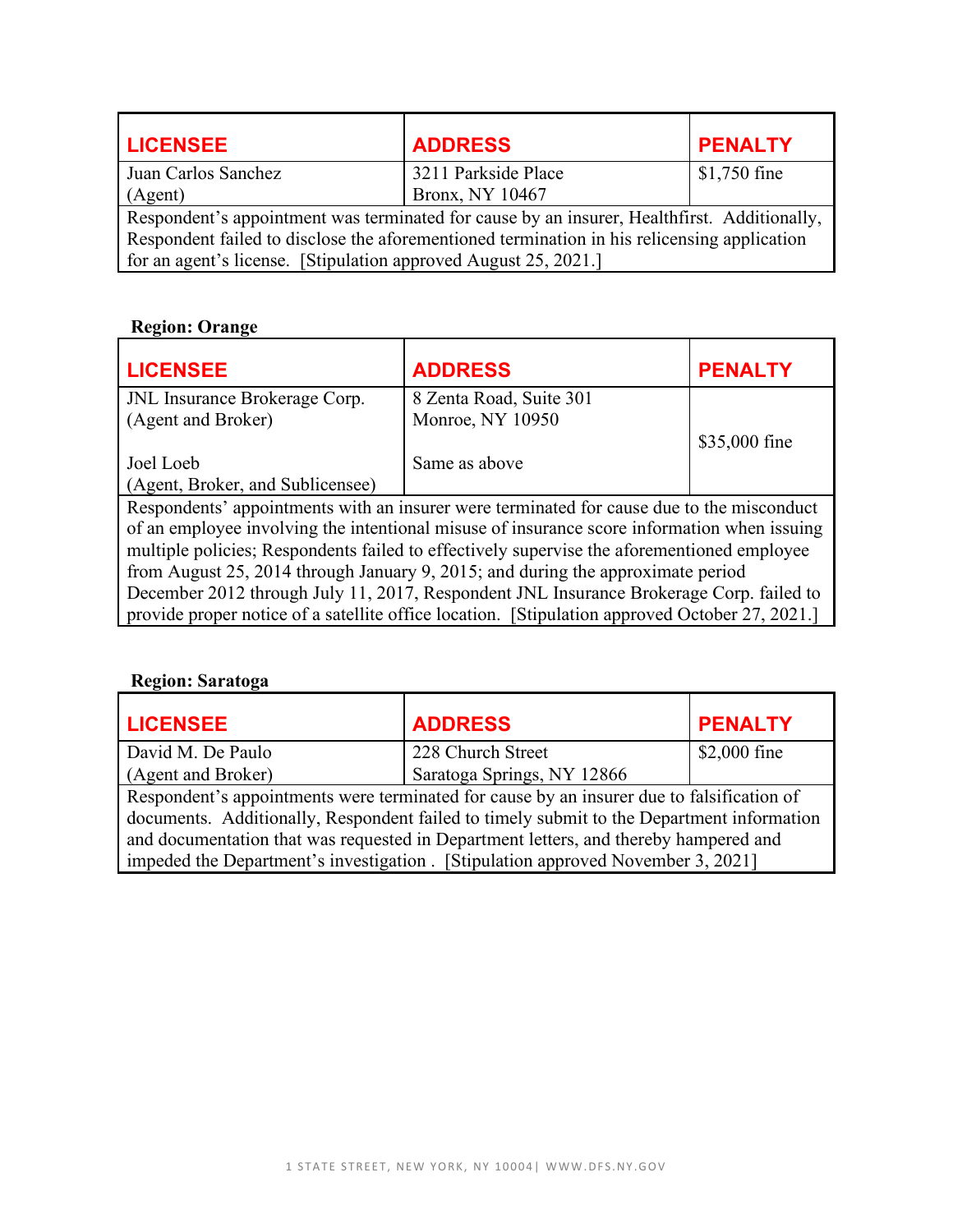# **Region: Westchester**

| <b>LICENSEE</b>                                                                            | <b>ADDRESS</b>                                                                          | <b>PENALTY</b> |
|--------------------------------------------------------------------------------------------|-----------------------------------------------------------------------------------------|----------------|
| Jordan T. Burnette                                                                         | 8 Hilldale Avenue                                                                       | License        |
| (Agent, Broker, and Life Broker)                                                           | Somers, NY 10589                                                                        | Revoked        |
|                                                                                            | Respondent, during the period January 2020 through February 2020, violated Section 2324 |                |
| of the Insurance Law, which resulted in an insurer terminating Respondent's appointment as |                                                                                         |                |
| an agent for cause; and Respondent failed to respond to the Department's letters, thereby  |                                                                                         |                |
| hampering and impeding the Department's investigation. [Stipulation approved November      |                                                                                         |                |
| 10, 2021.                                                                                  |                                                                                         |                |

| <b>LICENSEE</b>                                                                           | <b>ADDRESS</b>           | <b>PENALTY</b> |
|-------------------------------------------------------------------------------------------|--------------------------|----------------|
| O'Brien John Insurance Agency Inc.                                                        | 2274 Central Park Avenue |                |
| (Agent and Broker)                                                                        | Yonkers, NY 10710        |                |
|                                                                                           |                          | \$17,500 fine  |
| John R. O Brien                                                                           | Same as above            |                |
| (Agent, Broker and Sublicensee)                                                           |                          |                |
|                                                                                           |                          |                |
| Respondents failed to supervise 7 employees, whose agent appointments were terminated for |                          |                |
| cause by an insurer. [Stipulation approved October 27, 2021.]                             |                          |                |

| <b>LICENSEE</b>                                                                             | <b>ADDRESS</b>                                                                                 | <b>PENALTY</b> |
|---------------------------------------------------------------------------------------------|------------------------------------------------------------------------------------------------|----------------|
| TR Insurance Agency Inc.                                                                    | 12 S. Montgomery Avenue                                                                        |                |
| (Agent, Broker, and Life Broker)                                                            | Elmsford, NY 10523                                                                             |                |
|                                                                                             |                                                                                                | \$20,750 fine  |
| Tamika Y. Rose                                                                              | Same as above                                                                                  |                |
| (Agent, Broker, Life Broker, and                                                            |                                                                                                |                |
| Sublicensee)                                                                                |                                                                                                |                |
|                                                                                             | Respondents failed to report to the Superintendent within thirty days of the final disposition |                |
|                                                                                             | of the matter that Respondent TR Insurance Agency Inc. was fined by the Washington Office      |                |
|                                                                                             | of the Insurance Commissioner, and Respondents failed to disclose the aforementioned fine      |                |
|                                                                                             | in Respondent TR Insurance Agency Inc.'s original application for a life broker's license.     |                |
|                                                                                             | Also, Respondents commingled insurance premium fiduciary funds with business operating         |                |
| expense funds, and Respondents failed to appropriately identify their premium bank account. |                                                                                                |                |
| Also, Respondent Tamika Y. Rose used unlicensed names in conducting business as an          |                                                                                                |                |
|                                                                                             | insurance producer in the State of New York. [Stipulation approved September 8, 2021.]         |                |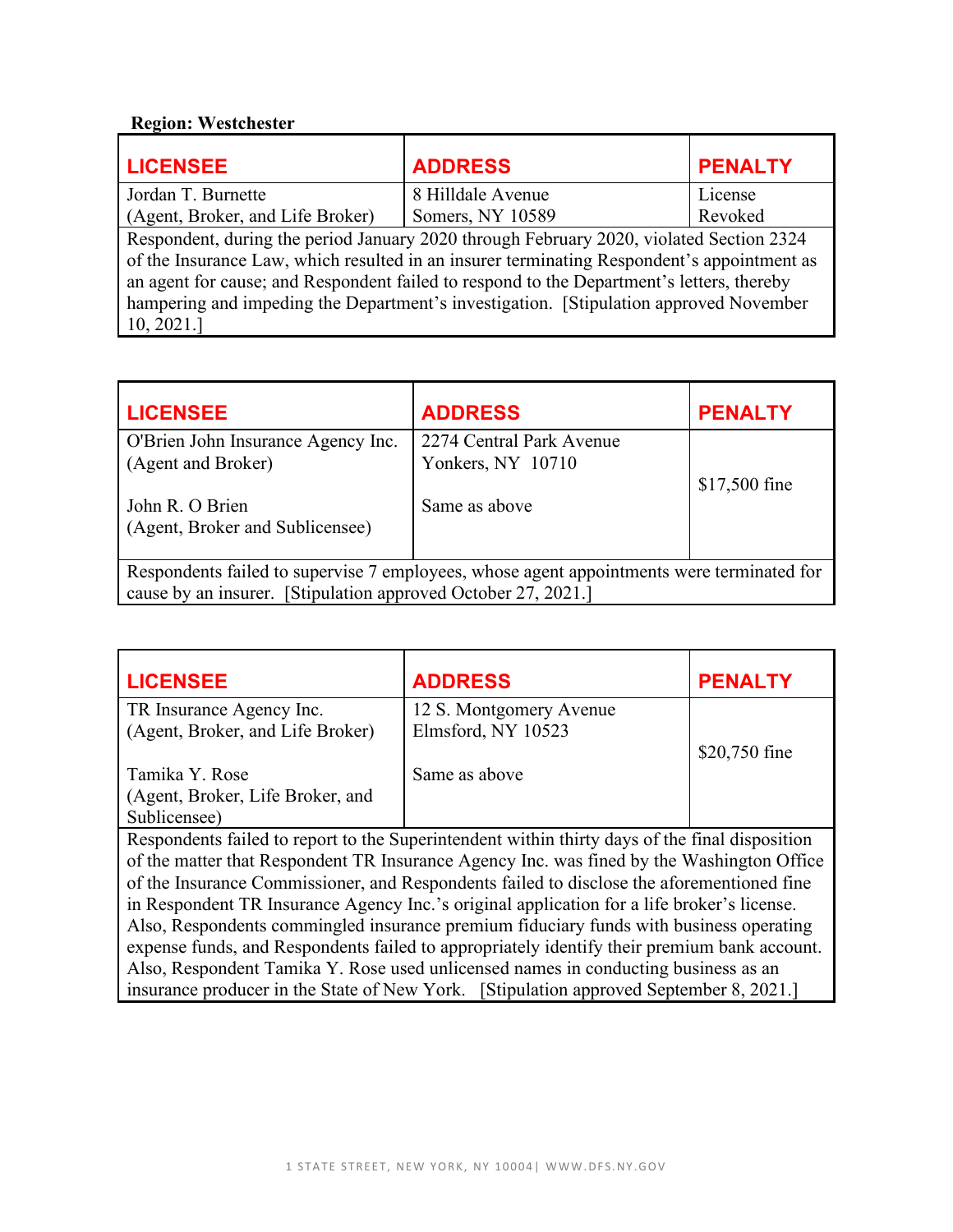# **Region: Out of State**

| <b>LICENSEE</b>                                                                          | <b>ADDRESS</b>                                                                               | <b>PENALTY</b> |
|------------------------------------------------------------------------------------------|----------------------------------------------------------------------------------------------|----------------|
| Richard Almanzar                                                                         | 8115 5th Avenue                                                                              | $$1,000$ fine  |
| (Agent)                                                                                  | North Bergen, NJ 07047                                                                       |                |
|                                                                                          | Respondent failed to disclose in his original application for an agent's license that he was |                |
| fined by the New Jersey Department of Banking and Insurance and that his appointment was |                                                                                              |                |
|                                                                                          | terminated for cause by an insurer. [Stipulation approved November 9, 2021.]                 |                |

| <b>LICENSEE</b>                                                                              | <b>ADDRESS</b>        | <b>PENALTY</b> |
|----------------------------------------------------------------------------------------------|-----------------------|----------------|
| James Philip Cook                                                                            | c/o Geico             | \$750 fine     |
| (Agent)                                                                                      | 3535 West Pipkin Road |                |
|                                                                                              | Lakeland, FL 33811    |                |
| Respondent failed to disclose in his original application for an agent's license that he was |                       |                |
| convicted of a misdemeanor in 2008. [Stipulation approved November 17, 2021.]                |                       |                |

| <b>LICENSEE</b>                                                                                                                                                                                                                                                                                                                                                 | <b>ADDRESS</b>     | <b>PENALTY</b> |
|-----------------------------------------------------------------------------------------------------------------------------------------------------------------------------------------------------------------------------------------------------------------------------------------------------------------------------------------------------------------|--------------------|----------------|
| <b>Brent Nicholas Earle</b>                                                                                                                                                                                                                                                                                                                                     | 14179 Wembley Cir. | $$1,500$ fine  |
| (Agent – Application pending)                                                                                                                                                                                                                                                                                                                                   | Herriman, UT 84096 |                |
| Respondent failed to disclose on his original application to act as an agent that he was<br>convicted of misdemeanor. Respondent also was the subject of an administrative action by<br>the Enforcement Division of the Indiana Department of Insurance for failing to disclose the<br>aforementioned criminal history. [Stipulation approved November 3, 2021] |                    |                |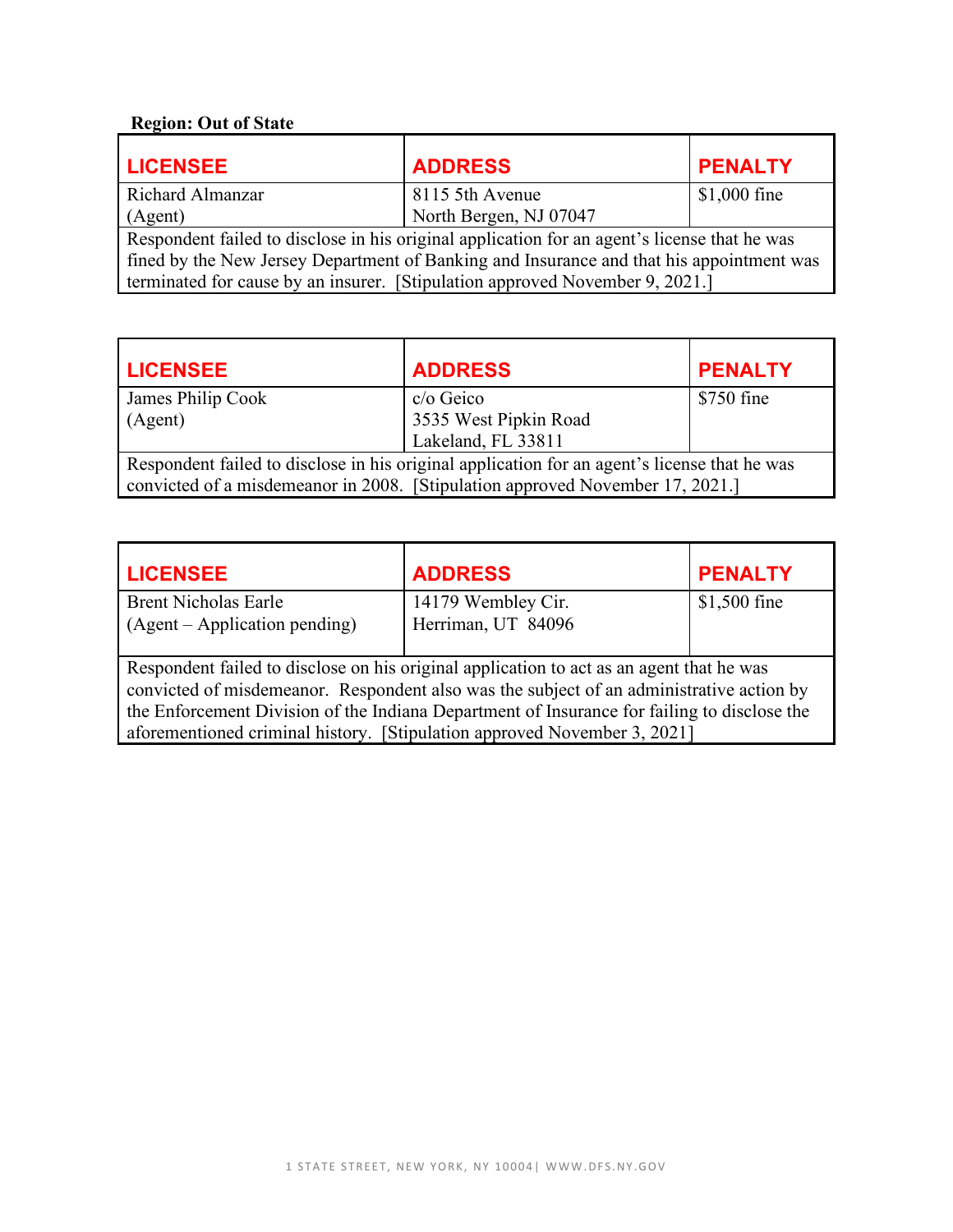| <b>LICENSEE</b>                                                                                    | <b>ADDRESS</b>                                                                        | <b>PENALTY</b> |
|----------------------------------------------------------------------------------------------------|---------------------------------------------------------------------------------------|----------------|
| American Global LLC                                                                                | 2121 SW 3rd Avenue, Suite 501                                                         |                |
| (Agent, Broker, and Excess Line)                                                                   | Miami, FL 33129                                                                       |                |
| Broker)                                                                                            |                                                                                       | \$9,000 fine   |
|                                                                                                    |                                                                                       |                |
| Michael A. Marino                                                                                  | Same as above                                                                         |                |
| (Agent, Broker, Excess Line)                                                                       |                                                                                       |                |
| Broker, and Sublicensee)                                                                           |                                                                                       |                |
|                                                                                                    | Respondent American Global LLC, during the approximate period of July 1, 2020 through |                |
| August 13, 2020, transacted insurance business without the benefit of a license; Respondents       |                                                                                       |                |
| failed to notify the Superintendent within thirty days of the final disposition of the matter that |                                                                                       |                |
| they were the subject of two administrative actions taken by the State of Washington, Office       |                                                                                       |                |
| of the Insurance Commissioner; and Respondents failed to disclose the aforesaid                    |                                                                                       |                |
| administrative actions and that Respondent American Global LLC had transacted insurance            |                                                                                       |                |
| business without a license on Respondent American Global LLC's relicensing application.            |                                                                                       |                |
| [Stipulation approved November 17, 2021.]                                                          |                                                                                       |                |

| <b>LICENSEE</b>                                                                             | <b>ADDRESS</b>                                                                             | <b>PENALTY</b> |  |
|---------------------------------------------------------------------------------------------|--------------------------------------------------------------------------------------------|----------------|--|
| Machaen Enterprises Inc.                                                                    | 222 Bruce Reynolds Boulevard                                                               |                |  |
| (Agent)                                                                                     | Fort Lee, NJ 07024                                                                         |                |  |
|                                                                                             |                                                                                            | \$7,750 fine   |  |
| Alejandro Navarro                                                                           | Same as above                                                                              |                |  |
| (Broker and Sublicensee)                                                                    |                                                                                            |                |  |
|                                                                                             | Respondents, during the approximate periods July 1, 2018 to June 24, 2019 and July 1, 2020 |                |  |
| to October 1, 2020, acted as insurance producers in the name of Respondent Machaen          |                                                                                            |                |  |
| Enterprises Inc. in the State of New York while Respondent Machaen Enterprises Inc. had no  |                                                                                            |                |  |
| license issued and in force pursuant to the provisions of the Insurance Law. Respondents    |                                                                                            |                |  |
| failed to disclose in Respondent Machaen Enterprises Inc.'s relicensing application for an  |                                                                                            |                |  |
| agent's license processed October 5, 2020 that Respondent Machaen Enterprises Inc. acted    |                                                                                            |                |  |
| as an insurance producer in the State of New York after its agent's license expired on June |                                                                                            |                |  |
| 30, 2020, and that Respondent Machaen Enterprises Inc. was the subject of administrative    |                                                                                            |                |  |
| action taken by the Washington Office of the Insurance Commissioner on or about June 29,    |                                                                                            |                |  |
| 2020. Respondents failed to disclose in Respondent Machaen Enterprises Inc.'s relicensing   |                                                                                            |                |  |
| application for an agent's license certified January 3, 2019 that Respondent Machaen        |                                                                                            |                |  |
|                                                                                             | Enterprises Inc. acted as an insurance producer in the State of New York after its agent's |                |  |

license expired on June 30, 2018. Respondents commingled insurance premium fiduciary funds with business operating expense funds, and Respondents failed to appropriately identify their premium bank account. [Stipulation approved February 24, 2021.]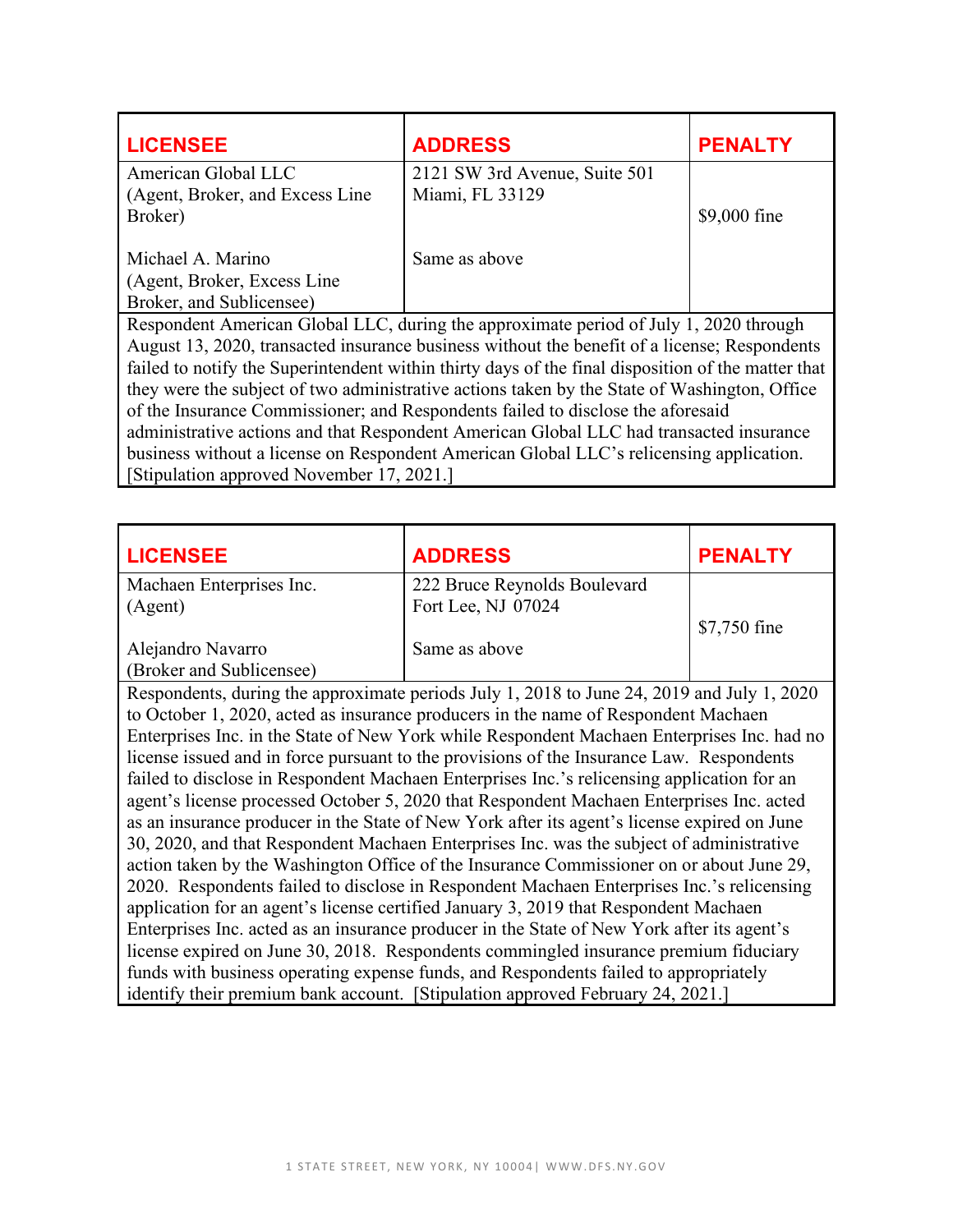| <b>LICENSEE</b>                                                                                  | <b>ADDRESS</b>                                                                            | <b>PENALTY</b> |
|--------------------------------------------------------------------------------------------------|-------------------------------------------------------------------------------------------|----------------|
| Agentic Insurance Brokerage LLC                                                                  | 290 King of Prussia Rd.                                                                   |                |
| (Broker and Excess Line Broker)                                                                  | Bldg #1 Suite $300$                                                                       |                |
|                                                                                                  | Radnor, PA 19087                                                                          | \$15,750 fine  |
|                                                                                                  |                                                                                           |                |
| Gregory Michael Quinn                                                                            | Same as above                                                                             |                |
| (Agent, Broker, Excess Line)                                                                     |                                                                                           |                |
| Broker, and Sublicensee)                                                                         |                                                                                           |                |
|                                                                                                  | Respondents, during the approximate period November 1, 2020 to November 20, 2020, acted   |                |
|                                                                                                  | as insurance brokers in the name of Respondent Agentic Insurance Brokerage LLC in the     |                |
|                                                                                                  | State of New York after Respondent Agentic Insurance Brokerage LLC's license to act as an |                |
| insurance broker expired on October 31, 2020. Respondents, during the approximate period         |                                                                                           |                |
| November 1, 2020 to December 16, 2020, acted as excess line brokers in the name of               |                                                                                           |                |
| Respondent Agentic Insurance Brokerage LLC in the State of New York after Respondent             |                                                                                           |                |
| Agentic Insurance Brokerage LLC's license to act as an excess line broker expired on             |                                                                                           |                |
| October 31, 2020. Respondent Agentic Insurance Brokerage LLC, during the approximate             |                                                                                           |                |
| period May 2012 to October 2020, used an unlicensed name in conducting business as an            |                                                                                           |                |
| insurance producer in the State of New York. Respondents failed to disclose on Respondent        |                                                                                           |                |
| Agentic Insurance Brokerage LLC's relicensing application for an excess broker's license         |                                                                                           |                |
| processed December 16, 2020 that Respondent Agentic Insurance Brokerage LLC acted as             |                                                                                           |                |
| an excess line broker in the State of New York after its license to act as an excess line broker |                                                                                           |                |
| expired on October 31, 2020, and Respondent Agentic Insurance Brokerage LLC failed to            |                                                                                           |                |
|                                                                                                  | appropriately identify its premium bank account. [Stipulation approved April 21, 2021.]   |                |

| <b>LICENSEE</b>                                                                                                                                                                                                                                                                                                      | <b>ADDRESS</b>                                    | <b>PENALTY</b> |
|----------------------------------------------------------------------------------------------------------------------------------------------------------------------------------------------------------------------------------------------------------------------------------------------------------------------|---------------------------------------------------|----------------|
| Lilian Amparo Shottler<br>(Agent)                                                                                                                                                                                                                                                                                    | 17807 Danielson Street<br>Santa Clarita, CA 91387 | \$500 fine     |
| Respondent failed to report to the Superintendent within 30 days of the final disposition of<br>the matter that Respondent was the subject of administrative action taken by the State of<br>Oregon, Department of Consumer and Business Services, Insurance Division. [Stipulation]<br>approved November 17, 2021.] |                                                   |                |